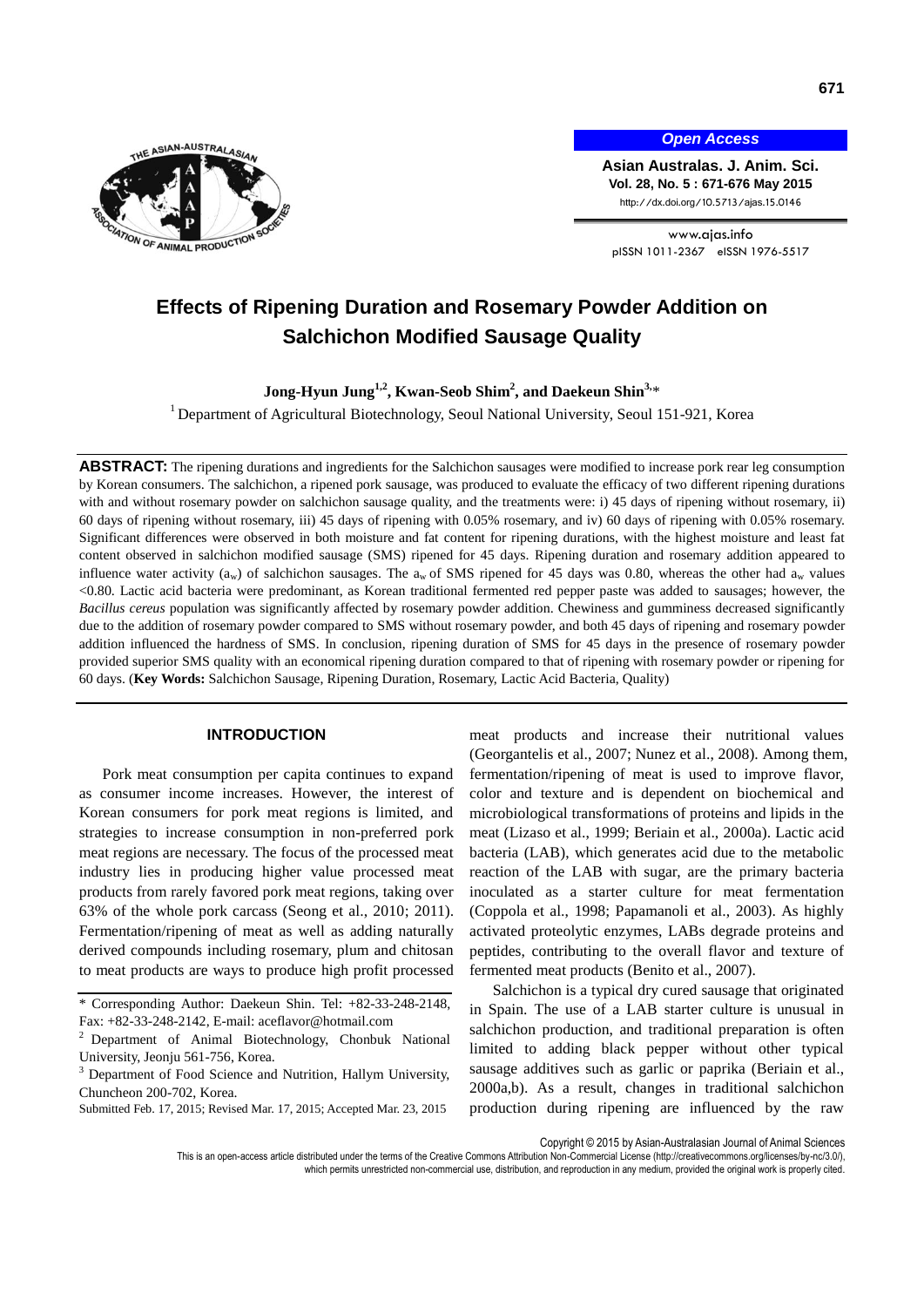materials as well as the processing environment (Beriain et al., 2000a; Fernandez-Lopez et al., 2008; Lorenzo et al., 2012). However, a recent study examined inoculation of sausages with LAB and reported on the microbiological safety of the practice (Benito et al., 2007). The number of LAB during ripening duration is the key process in sausage quality and appears to be important for modifying salchichon characteristics. In addition, our preliminary study conducted to manage salchichon ripening with LAB showed that predominant LAB was confirmed when Korean Traditional Fermented Red Pepper Paste (KFRP) was applied with the aim of improving the number of LAB and providing an environment for LAB growth on salchichon modified sausage (SMS, data not shown). Fermentation/ripening are regulated by the predominant microorganisms in the meat and are therefore time dependent.

The main purposes of this study were to establish the most effective ripening period and also to examine the influence of rosemary powder on LAB and growth of other microbe, by increasing LAB competition with other bacteria in SMS. As results, salchichon sausage modification may generate the intention of improving the economic value of pork rear leg within the Korean and East Asian market by minimizing ripening duration.

## **MATERIALS AND METHODS**

#### **Sausage formulation and preparation**

The traditional salchichon formulation was modified to produce Korean style SMS. A total of 3,200 g rear leg lean pork and 1,600 g pork back fat were coarsely ground through a 0.32 cm plate for each treatment. The 4 kg coarsely ground mixture was combined in a 7:3 ratio of lean pork and pork back fat and was then mixed with 50 g/kg water, 20 g/kg sodium chloride, 0.2 g/kg sodium nitrite, 40 g/kg KFRP, 10 g/kg onion powder and 10 g/kg ginger powder. The KFRP was added to increase the LAB population and to minimize the traditional pork odor. Five g/kg rosemary powder was included depending on the treatment, which anticipated decreasing non-profitable micro-organism growth in the SMS during ripening. The mixture was re-ground and stuffed into a natural hog casing 62 to 65 mm in diameter. The SMS of approximately 30 cm in length was stored and ripened in a drying chamber at 22°C and 90% relative humidity (RH) for 2 days, followed by 43 or 58 days of dry-curing at 12°C and 65% to 70% RH. The SMS treatments were as follows: i) salchichon ripened for 45 days without rosemary powder (ROR45), ii) salchichon ripened for 60 days without rosemary powder (ROR60), iii) salchichon ripened for 45 days with rosemary powder (RWR45), and iv) salchichon ripened for 60 days with rosemary powder (RWR60). The four SMS per

treatments underwent chemical and physico-chemical analysis to determine the effects of ripening duration and adding rosemary. Due to economic reasons, the microbiological properties of SMS were evaluated on ROR45 and RWR45 only.

#### **Chemical analysis**

Moisture, crude fat, crude protein and crude ash content were determined by oven-drying, soxhlet, kjeldahl and dry ashing methods, respectively (AOAC #934.01, 954.08, 984.13 and 900.02, respectively) (AOAC, 1995). All results are reported as percentages (%).

#### **Physico-chemical analysis**

Ten g samples were homogenized with 90 mL of double distilled water for 30 s at 13,500 rpm (T25B, IKA Sdn. Bhd., Staufen, Germany). A pH meter (Orion 420A+, Thermo Electron Co., Beverly, MA, USA) was calibrated using a standard buffer at pH 7.0, and duplicate readings were taken on each sample, and the average was reported.

Commission Internationale de l'Eclairage (CIE) L\* (lightness), a\* (redness) and b\* (yellowness) color space values were determined using a Minolta colorimeter (Minolta Chroma Meter CR-300, Minolta Co., Ltd, Ramsey, NJ, USA). The colorimeter was calibrated using a white tile  $(Y = 92.8, x = 0.3134, y = 0.3193)$ . Triple readings were performed for each sample, and all results were averaged. Average values are expressed as CIE L\*, a\* and b\* color space values.

Water activity  $(a_w)$  of the SMS samples was determined at  $25^{\circ}$ C using a Thermoconstanter  $a_w$  Sprint Novasina TH500 (Novasina, Axair Ltd., Pfaeffikon, Switzerland), and the average values of eight samples per treatment are reported.

Texture properties were measured using the modified method of Kealy (2006). All SMS samples were warmed, and six different cubes  $(1 \text{ cm}^3)$  were shaped and placed on a texture analyzer (TA-XT Express, Stable Micro System, Surrey, England). This procedure was used to determine adhesiveness, chewiness, cohesiveness, gumminess, hardness and springiness. The texture analyzer, equipped with a cylindrically shaped plunger (5 mm diameter), was operated at a 2 mm/sec pre-test speed, 1 mm/s test speed and 2 mm/s post-test speed. All sample areas were averaged and expressed as adhesiveness (N s), chewiness (N mm), cohesiveness (%), gumminess (N), hardness (N) and springiness (mm).

#### **Microbiological analysis**

Only 25 g of the ROR45 and RWR45 crude homogenate samples were prepared after the first and last slices of SMS were discarded due to economic reasons. The samples were added to 225 mL autoclaved peptone water and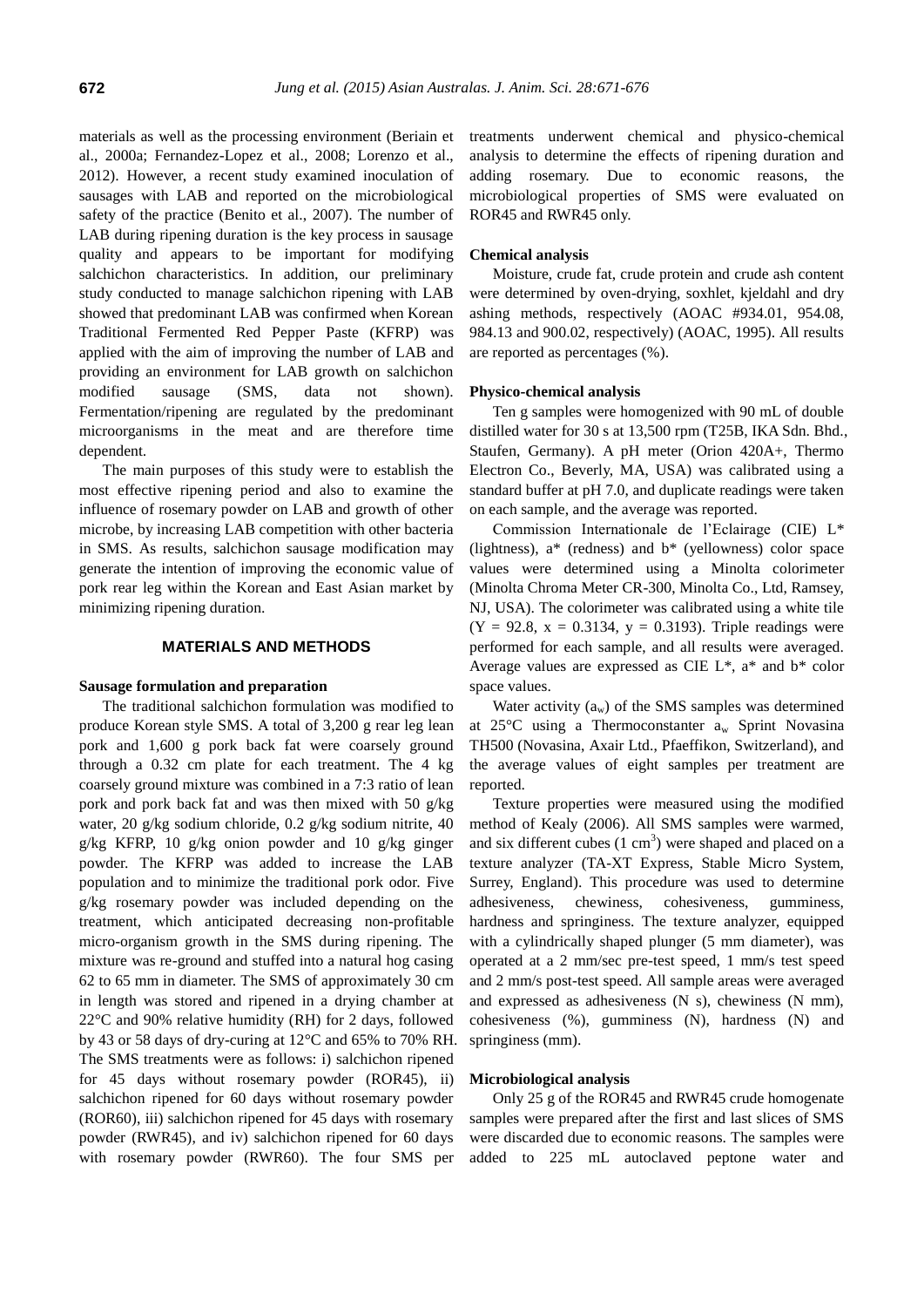homogenized using a stomacher (Stomacher 400, Seward, England) for 2 min. One mL of the homogenized sample was used for serial dilutions. Appropriate dilutions were made in triplicate for total plate count (TPC, 200 μL) and LAB (100 μL) on Plate Count Agar (PCA, Difco, Bectone Dickinson, Sparks, MD, USA) and *de* Man Rogosa and Sharpe Agar with bromophenol blue. All plates were incubated at 37°C for 24 to 72 h. TPC and LAB were counted and reported as log colony-forming unit (CFU)/g.

Only ROR45 and RWR45 SMS were used for *Bacillus cereus*, *E. coli* and *E. coli* O157:H7, *Listeria monocytogenes* and *Salmonella* spp. as mentioned before. All ROR45 and RWR45 SMS samples were homogenized with 225 mL phosphate-buffered dilution water, Escherichia coli broth, UVM-modified Listeria, peptone water or tryptic soy broth, respectively and then incubated at 30°C to 37°C for 24 h. The incubated samples were streaked on Mannitol-Egg Yolk Polymyxin Agar, Eosin Methylene Blue, SMAC, Oxford Agar, Xylose, Lysine, Deoxycholate, and Mannitol Salt Agar, respectively, and all streaked plates were reincubated at 30°C to 37°C for 24 to 48 h. Colonies of *Bacillus cereus*, *E. coli*, and *E. coli* O157:H7, *Listeria monocytogenes*, *Salmonella* spp. and *Staphylococcus aureus* were isolated and confirmed using the Vitek BCL system (bioMerieux, Marcy I'Etoile, France) for *B. cereus*, the Vitek GN+ (bioMerieux, Marcy I'Etoile, France) for *E. coli.* as well as *Salmonella* spp., and *S. aureus*, or the Vitek GP+ for *L. monocytogenes* (bioMerieux, Marcy I'Etoile, France). A serum test was further conducted on *E. coli* O157:H7 for confirmation, in accordance with Vitek GN+.

#### **Statistical analysis**

All data were analyzed as a 2×2 factorial arrangement by analysis of variance using the generalized linear model (GLM) procedure in SAS software ver. 6.12 (SAS, 1998). A p<0.05 was considered significant.

## **RESULTS AND DISCUSSION**

#### **Proximate composition of SMS**

Table 1 shows the proximate composition of SMS ripened for 45 or 60 days, with or without rosemary powder. The moisture content of SMS was influenced by ripening duration, and the potential for water leakage increased as autolysis advanced during the ripening process. Huff-Lonergan and Lonergan (2005) and Kristensen and Purslow (2001) reported that protein oxidation, which occurs during aging, causes intra- and/or inter-protein disulfide cross-links of the calpain histidine and cysteine residues as well as degradation of vinculin and desmin. Despite calpain inactivation and vinculin or desmin degradation, autolysis and myofibril shrinkage may not be prevented completely, but water holding ability of myofibrils is negatively

**Table 1.** Proximate composition of salchichon modified sausages after 45 or 60 d of ripening and/or added rosemary powder

| Treatment            | Moisture        | Crude fat          | Crude   | Ash  |
|----------------------|-----------------|--------------------|---------|------|
|                      |                 |                    | protein |      |
| p-value              |                 |                    |         |      |
| $Day\times$ rosemary | 0.48            | 0.95               | 0.85    | 0.25 |
| Day                  | 0.01            | 0.04               | 0.88    | 0.85 |
| Rosemary             | 0.02            | 0.24               | 0.83    | 0.86 |
| Day                  |                 |                    |         |      |
| 45                   | $24.77^{\rm a}$ | $26.33^{b}$        | 44.14   | 4.76 |
| 60                   | $20.06^{b}$     | 30.81 <sup>a</sup> | 44.44   | 4.70 |
| <b>SEM</b>           | 0.55            | 1.19               | 1.30    | 0.18 |
| Rosemary             |                 |                    |         |      |
| Rosemary $(w/o)$     | $21.12^b$       | 29.68              | 44.50   | 4.71 |
| Rosemary             | $23.71^a$       | 27.46              | 44.08   | 4.75 |
| SEM                  | 0.55            | 1.19               | 1.29    | 0.18 |

SEM, standard error of the mean  $(n = 4)$ .

a,b Mean values within a column followed by different letters are significantly different (p<0.05).

influenced by protein oxidation. Therefore, water retention by myofibrillar protein can be lost easily during ripening, as about 85% of the total water in pork is entrapped (Estevez et al., 2011). As results, more water was lost with longer ripening periods (Eim et al., 2008), although rosemary appeared to ameliorate water retention due to its antioxidant activity (Estevez and Cava, 2006; Shin, 2006). The antioxidant activity of rosemary powder for protein degradation moderated the loss of sulfhydryl groups and the generation of carbonyl compounds and then maintained water holding ability while equivalent ripening duration was applied to the SMS (Estevez et al., 2005; 2011). The 60 day SMS contained less water, whereas crude fat content was significantly lower in the 45 day SMS than that in the 60 day SMS. Fat contents of 45 and 60 day SMS were 26.33% and 30.81%, respectively. These results coincided with a similar study that found a negative relationship between water and fat content in salmon (Morkore et al., 2001).

#### **pH, color and water activity of salchichon**

No effect on CIE surface color L\*, a\*, and b\* of the SMS was observed; however, significant effects on pH and water activity were observed as a result of ripening and/or adding rosemary powder  $(p<0.05)$  (Table 2). The SMS ripened for 60 days had higher pH values (pH6.70) compared to SMS aged for 45 days. The higher pH was likely due to enzymatic and/or microbial protein degradation, which generates ammonia and amine as byproducts (Maijala et al., 1995; Hughes et al., 2002). Demeyer (1982) observed that the drying process induces the release of ammonia in sausage meat, thereby raising the pH of sausages ripened for an extended period. Rosemary powder had no effect on pH. Water activity, an important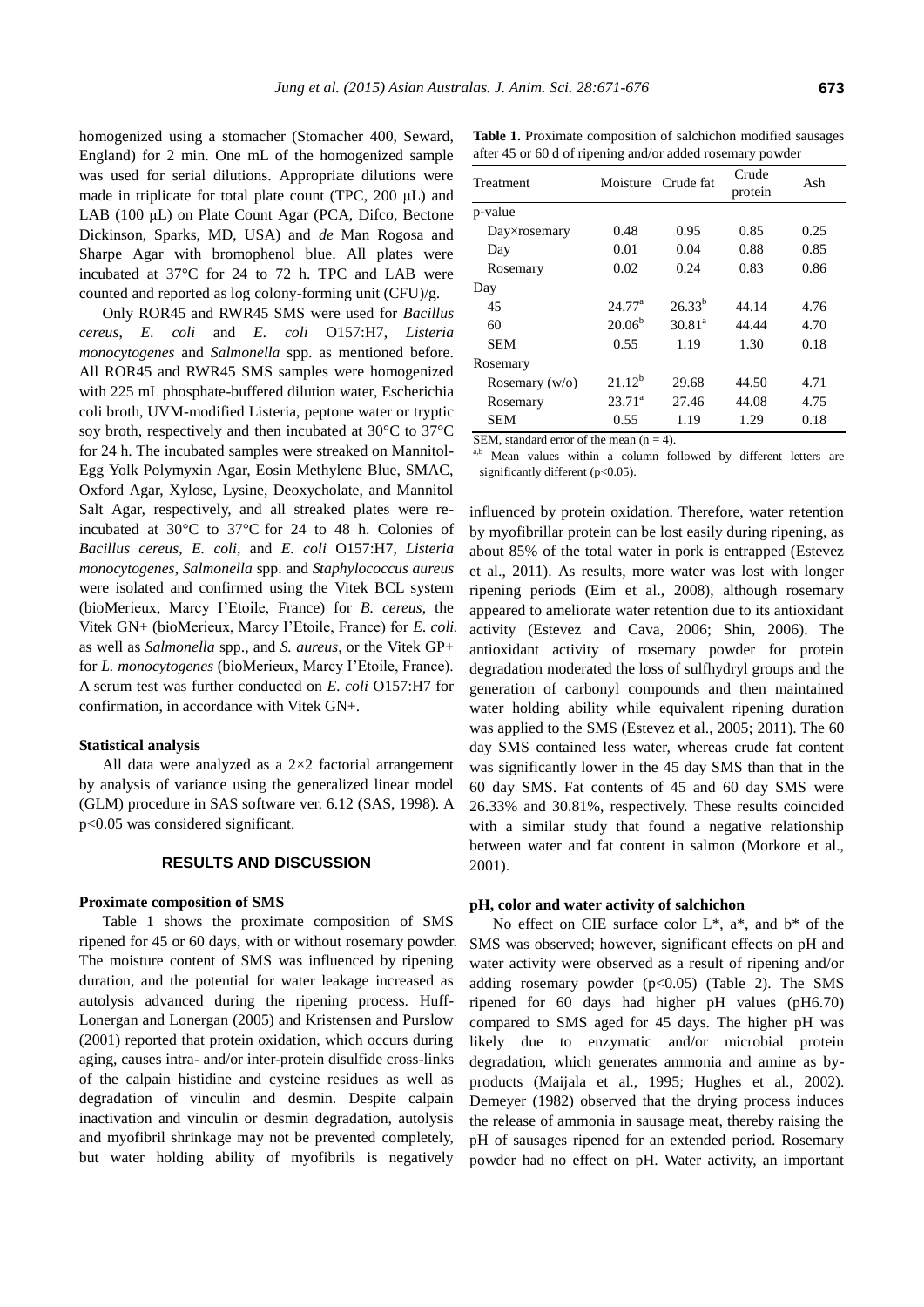| Treatment        | pH                |                  |             |                |                |  |
|------------------|-------------------|------------------|-------------|----------------|----------------|--|
|                  |                   | $L^*(Lightness)$ | a*(Redness) | b*(Yellowness) | $a_w$          |  |
| p-value          |                   |                  |             |                |                |  |
| Day×rosemary     | 0.72              | 0.95             | 0.61        | 0.36           | 0.21           |  |
| Day              | 0.01              | 0.05             | 0.50        | 0.57           | 0.01           |  |
| Rosemary         | 0.51              | 0.87             | 0.13        | 0.67           | 0.01           |  |
| <b>DAY</b>       |                   |                  |             |                |                |  |
| 45               | 6.40 <sup>b</sup> | 32.19            | 11.86       | 10.12          | $0.80^{\rm a}$ |  |
| 60               | $6.70^{\rm a}$    | 33.85            | 13.08       | 10.55          | $0.74^{\rm b}$ |  |
| <b>SEM</b>       | 0.04              | 0.49             | 0.60        | 0.50           | 0.01           |  |
| Rosemary         |                   |                  |             |                |                |  |
| Rosemary $(w/o)$ | 6.57              | 33.08            | 13.23       | 10.17          | $0.76^{\rm b}$ |  |
| Rosemary         | 6.53              | 32.95            | 11.71       | 10.49          | $0.78^{a}$     |  |
| <b>SEM</b>       | 0.04              | 0.49             | 0.60        | 0.50           | 0.01           |  |

**Table 2.** pH, color and water activity of salchichon modified sausage after 45 or 60 d ripening and/or added rosemary powder

CIE, Commission Internationale de l'Eclairage; SEM, standard error of the mean (n = 4).  $a_w$ , water activity.

a,b Mean values within a column followed by different letters are significantly different ( $p<0.05$ ).

factor for microorganism growth, was significantly higher in SMS ripened for 45 days and added rosemary powder than that in the other SMSs, which contrasted with results by Hughes et al. (2002).

#### **Microbiological analysis of salchichon**

Only the SMS ripened for 45 days was tested for economic reasons. The ROR45 and RWR45 sausages were incubated to evaluate TPC and LAB (Table 3) as well as to test *B. cereus*, *E. coli*, *E. coli* O157:H7, *L. monocytogenes*, *Salmonella* spp*.* and *S. aureu*s growth (Table 4). TPC and LAB counts did not differ significantly between the two conditions. LAB was the predominant microorganism in the sausages due to the addition of KFRP, as reported in previous studies (Roig-Sagues et al., 1999; Andrade et al., 2010). Andrade et al. (2010) postulated that inoculating

**Table 3.** Quantitative evaluation of total plate, coliform, and lactic acid bacteria counts in salchichon modified sausage after 45 d ripening and/or added rosemary powder

| <b>Treatment</b> | Microorganisms ( $log c f u/g$ ) |                      |  |  |
|------------------|----------------------------------|----------------------|--|--|
|                  | Total plate count                | Lactic acid bacteria |  |  |
| <b>ROR45</b>     | 7.70                             | 7.55                 |  |  |
| RWR45            | 7.79                             | 7.69                 |  |  |
| SEM <sup>1</sup> | 0.18                             | 0.29                 |  |  |

ROR45, 45 days ripening without rosemary; RWR45, 45 days ripening with rosemary; SEM, standard error of the mean  $(n = 4)$ .

LAB during the initial stage of salchichon production is important and that the salchichon LAB count surpasses  $10<sup>7</sup>$ CFU/g near the end of the ripening stage. Similar LAB counts were observed in the ROR45 and RWR45 treatments due to the addition of KFRP to the SMS. However, no effect on LAB growth was observed after adding rosemary powder to the SMS (Georgantelis et al., 2007). *B. cereus*, a frequent bacterium in fermented meat products, was the only bacteria observed (Table 4). As Spanish fermented sausages are comprised of up to 10% spices, these sausages can house large numbers of *B. cereus* spores (Encinas et al., 1996). *B. cereus* appears capable of surviving during 45 days of ripening, as it was identified in the SMS. However, *B. cereus* was not found in RWR45, which may have been be due to the antimicrobial activity of rosemary against *B. cereus,* as stated by Genena et al. (2008). Based on the results, adding rosemary powder to SMS increases microbial safety but not LAB.

## **Texture properties of salchichon**

Results for the SMS textual properties analysis are shown in Table 5. Adhesiveness and springiness were not influenced by either the ripening period or rosemary powder (p>0.05). Both chewiness and gumminess, which seem to be related to hardness of SMS, decreased with added rosemary (p>0.05). Therefore, rosemary powder addition generated less harder SMS in contrast to similar cohesive

**Table 4.** Qualitative evaluation for *Bacillus cereus*, *Escherichia coli*, *Listeria monocytogenes*, *Salmonella* spp. and *Staphylococcus aureu*s in salchichon modified sausage after 45 d ripening and/or added rosemary powder

| Treatment    | Bacillus cereus | Escherichia coli | Escherichia coli<br>O157:HT | Listeria<br>monocytogenes | Salmonella spp. | <i>Staphylococcus</i><br>aureus |
|--------------|-----------------|------------------|-----------------------------|---------------------------|-----------------|---------------------------------|
| <b>ROR45</b> |                 | -                |                             | -                         |                 |                                 |
| RWR45        |                 | -                |                             | $\overline{\phantom{0}}$  |                 | $\overline{\phantom{0}}$        |

ROR45, 45 days ripening without rosemary; RWR45, 45 days ripening with rosemary.

 $+$ , detected;  $-$ , not detected (n = 4).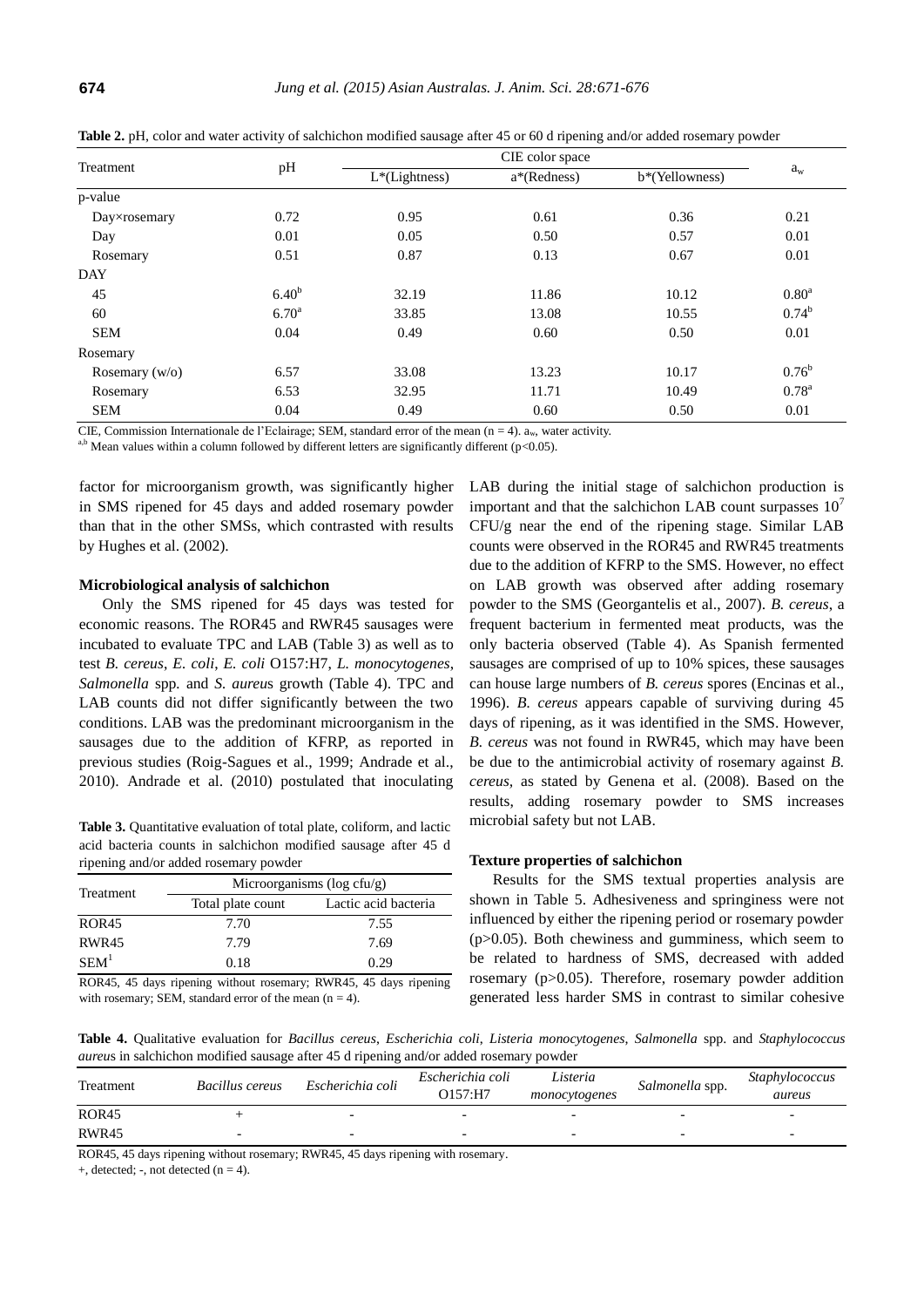| Treatment        | Adhesiveness | Chewiness        | Cohesiveness   | Gumminess      | Hardness        | Springiness |
|------------------|--------------|------------------|----------------|----------------|-----------------|-------------|
|                  | (N s)        | $(N \text{ mm})$ | $(\%)$         | (N)            | (N)             | (mm)        |
| p-value          |              |                  |                |                |                 |             |
| Day×rosemary     | 0.26         | 0.13             | 0.06           | 0.17           | 0.45            | 0.97        |
| Day              | 0.12         | 0.30             | 0.01           | 0.07           | 0.01            | 0.21        |
| Rosemary         | 0.18         | 0.01             | 0.71           | 0.01           | 0.01            | 0.46        |
| Day              |              |                  |                |                |                 |             |
| 45               | 1.13         | 3.88             | $0.21^{\rm a}$ | 4.22           | $19.25^{b}$     | 0.95        |
| 60               | 0.68         | 4.58             | $0.16^{b}$     | 5.70           | $37.66^{\circ}$ | 0.84        |
| <b>SEM</b>       | 0.18         | 0.43             | 0.01           | 0.47           | 1.54            | 0.05        |
| Rosemary         |              |                  |                |                |                 |             |
| Rosemary $(w/o)$ | 1.09         | $5.47^{\circ}$   | 0.19           | $6.42^{\rm a}$ | $37.67^{\circ}$ | 0.87        |
| Rosemary         | 0.71         | $2.99^{b}$       | 0.18           | $3.49^{b}$     | $19.23^{b}$     | 0.93        |
| <b>SEM</b>       | 0.18         | 0.43             | 0.01           | 0.47           | 0.01            | 0.05        |

**Table 5.** Texture properties of salchichon modified sausage after 45 or 60 d ripening and/or added rosemary powder

SEM, standard error of the mean  $(n = 4)$ .

a,b Mean values within a column followed by the different letter are significantly different ( $p$ <0.05).

SMS textures. Due to the ripening process of the SMS, protein oxidation generally leads to loss of protein functionality, triggering a harder external surface of the SMS structure through loss of water (Kristensen and Purslow, 2001; Huff-Lonergan and Lonergan, 2005). The water generating moisturized sausages were retained longer when rosemary powder was added to the SMS (Table 1). Hence, it seemed that rosemary powder had a protective effect on sausage structure, as it reduces hardness of the SMS external surface by delaying structural degradation and preventing water depletion on the external surface (Estevez and Cava, 2006; Estevez et al., 2006; Estevez et al., 2011). The hardness of SMS significantly increased when ripening duration was increased from 45 to 60 days  $(p<0.05)$ .

## **CONCLUSION**

The present study was conducted to determine the effects of ripening duration or adding rosemary powder on SMS. Increased moisture and less crude fat were observed with 45 days ripening compared to those at 60 days. Significantly lower pH, improved water activity and analogous microbial numbers were obtained by reducing the ripening period to 45 days. The rosemary powder also ameliorated *B. cereus* counts and chewiness, gumminess and hardness of the SMS. These results indicate that both ripening for 45 days and rosemary powder addition seem to improve the quality of SMS and could generate high SMS profits, but further studies including a consumer sensory evaluation are required.

# **REFERENCES**

Andrade, M. J., J. J. Cordoba, E. M. Casado, M. G. Cordoba, and M. Rodriguez. 2010. Effect of [selected](http://www.sciencedirect.com/science/article/pii/S0309174010000124) strains of *Debaryomyces hansenii* [on the volatile compound](http://www.sciencedirect.com/science/article/pii/S0309174010000124) production of dry fermented [sausage "salchichon".](http://www.sciencedirect.com/science/article/pii/S0309174010000124) Meat Sci. 85:256-264.

- AOAC. 1995. Official Methods of Analysis. 15th ed., Association of Official Analytical Chemists, Washington DC, USA.
- Benito, M. J., A. Martin, E. Aranda, F. Perez-Nevado, S. Ruiz-Moyano, and M. G. Cordoba. 2007. [Characterization and](http://onlinelibrary.wiley.com/doi/10.1111/j.1750-3841.2007.00419.x/abstract;jsessionid=492606181EE559A35AD8920A169EDE33.f02t03?deniedAccessCustomisedMessage=&userIsAuthenticated=false)  [selection of autochthonous lactic acid bacteria isolated from](http://onlinelibrary.wiley.com/doi/10.1111/j.1750-3841.2007.00419.x/abstract;jsessionid=492606181EE559A35AD8920A169EDE33.f02t03?deniedAccessCustomisedMessage=&userIsAuthenticated=false)  traditional Iberian [dry-fermented salchichon and chorizo](http://onlinelibrary.wiley.com/doi/10.1111/j.1750-3841.2007.00419.x/abstract;jsessionid=492606181EE559A35AD8920A169EDE33.f02t03?deniedAccessCustomisedMessage=&userIsAuthenticated=false) [sausages.](http://onlinelibrary.wiley.com/doi/10.1111/j.1750-3841.2007.00419.x/abstract;jsessionid=492606181EE559A35AD8920A169EDE33.f02t03?deniedAccessCustomisedMessage=&userIsAuthenticated=false) J. Food Sci. 72:M193-201.
- Beriain, M. J., J. Chasco, and G. Lizaso. 2000a. [Relationship](http://www.sciencedirect.com/science/article/pii/S0956713599001048)  between biochemical and [sensory quality characteristics of](http://www.sciencedirect.com/science/article/pii/S0956713599001048)  [different commercial brands of salchichon.](http://www.sciencedirect.com/science/article/pii/S0956713599001048) Food Control  $11.231 - 237$
- Beriain, M. J., G. Lizaso, and J. Chasco. 2000b. [Free amino acids](http://www.sciencedirect.com/science/article/pii/S0956713599000626)  and proteolysis involved [in 'salchichon' processing.](http://www.sciencedirect.com/science/article/pii/S0956713599000626) Food Control 11:41-47.
- Coppola, R., B. Giagnacovo, M. Lorizzo, and L. Grazia. 1998. Characterization of [lactobacilli involved](http://www.sciencedirect.com/science/article/pii/S0740002097901799) in the ripening of soppressata [molisana, a typical southern Italy fermented](http://www.sciencedirect.com/science/article/pii/S0740002097901799) [sausage.](http://www.sciencedirect.com/science/article/pii/S0740002097901799) Food Microbiol. 15:347-353.
- Demeyer, D. I. 1982. [Stoichiometry of dry sausage fermentation.](http://link.springer.com/article/10.1007%2FBF00418298?LI=true) Antonie van Leeuwenhoek 48:414-416.
- Eim, V. S., S. Simal, C. Rossello, and A. Femenia. 2008[. Effects of](http://www.sciencedirect.com/science/article/pii/S0309174007003890) addition of carrot dietary [fibre on the ripening process of a dry](http://www.sciencedirect.com/science/article/pii/S0309174007003890)  [fermented sausage \(sobrassada\).](http://www.sciencedirect.com/science/article/pii/S0309174007003890) Meat Sci. 80:173-182.
- Encinas, J. P., J. Sanz-Gomez, M-L. Garcia-Lopez, M-R. Garcia-Armesto, and A. Otero. 1996. [Evaluation of different systems](http://www.sciencedirect.com/science/article/pii/0309174095000364)  for the identification of [Bacillus strains isolated from](http://www.sciencedirect.com/science/article/pii/0309174095000364) Spanish [fermented sausages.](http://www.sciencedirect.com/science/article/pii/0309174095000364) Meat Sci. 42:127-131.
- Estevez, M. and R. Cava. 2006. Effectiveness [of rosemary](http://www.sciencedirect.com/science/article/pii/S0309174005003074)  [essential oil as an inhibitor of lipid and protein oxidation:](http://www.sciencedirect.com/science/article/pii/S0309174005003074)  [Contradictory effects in different types of frankfurters.](http://www.sciencedirect.com/science/article/pii/S0309174005003074) Meat Sci. 72:348-355.
- Estevez, M., S. Ventanas, and R. Cava. 2005. [Protein oxidation in](http://onlinelibrary.wiley.com/doi/10.1111/j.1365-2621.2005.tb11464.x/abstract)  frankfurters with [increasing levels of added rosemary essential](http://onlinelibrary.wiley.com/doi/10.1111/j.1365-2621.2005.tb11464.x/abstract)  [oil: Effect on color and texture deterioration.](http://onlinelibrary.wiley.com/doi/10.1111/j.1365-2621.2005.tb11464.x/abstract) J. Food Sci. 70:C427-C432.
- Estevez, M., S. Ventanas, and R. Cava. 2006[. Effect of natural and](http://www.sciencedirect.com/science/article/pii/S0309174006001124)  synthetic antioxidants on [protein oxidation and colour and](http://www.sciencedirect.com/science/article/pii/S0309174006001124)  [texture changes in refrigerated stored porcine live](http://www.sciencedirect.com/science/article/pii/S0309174006001124) pate. Meat